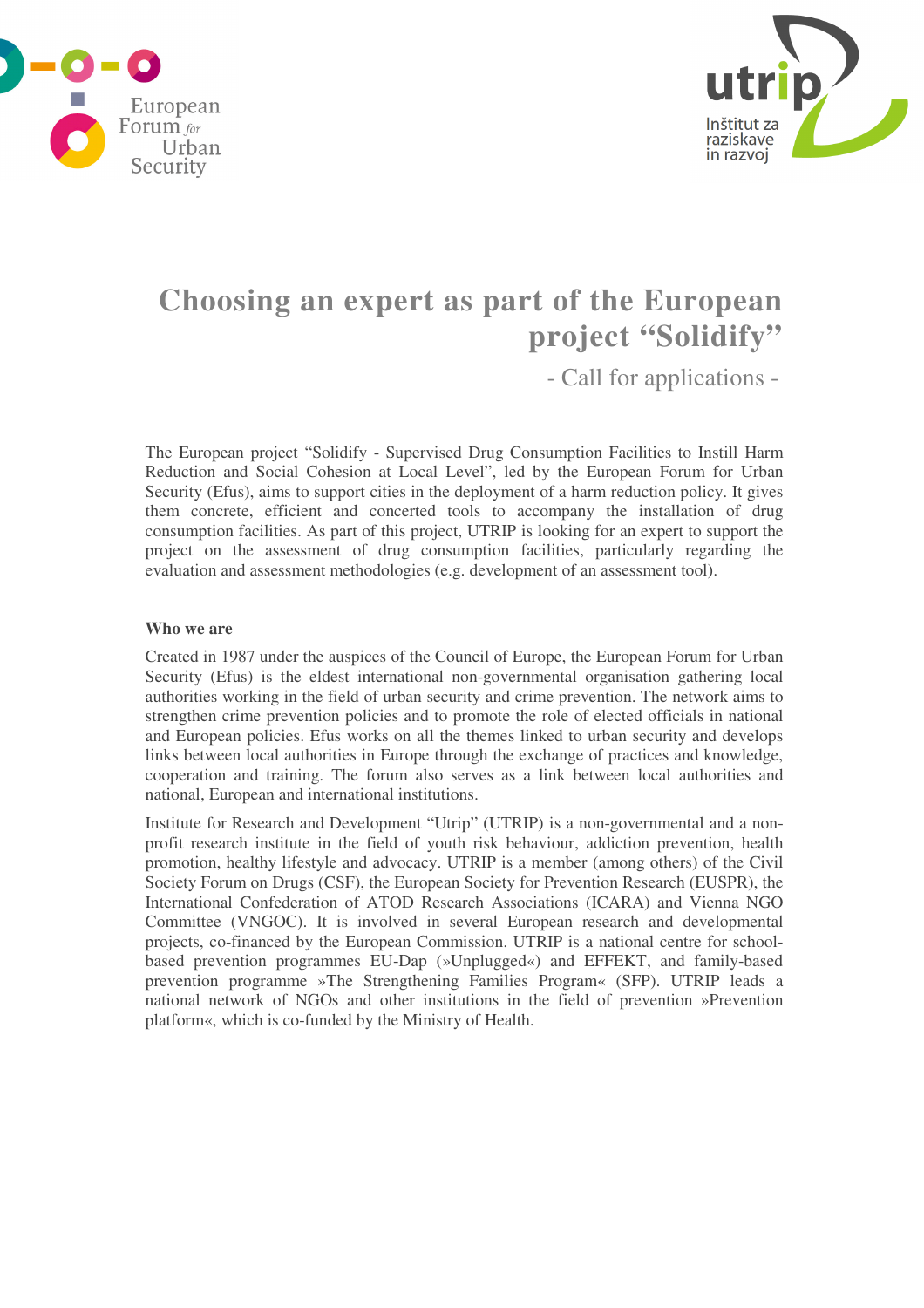## **Context**

The project will focus on the implementation and sustainability of the Drug Consumption Rooms in several European cities and assess their impacts on the territory.

These measures pursue objectives of both public health and safety, public tranquillity and social cohesion. As highlighted by the European Monitoring Centre for Drugs and Drug Addiction (EMCDDA, reports "European report on drug consumption rooms" 2004 and 2016 or the European Harm Reduction Network (Euro HRN), they can reduce opencast consumption and the problems that arise (nuisances, delinquency, trafficking) if they are part of a comprehensive local strategy. Yet, they also give rise to negative representations and phenomena of rejection known as the "Nimby phenomenon" (Not in my backyard) which refers to opposition by local populations over the establishment of such facilities near their home that could prevent their installation or harm their operation.

However, several studies show public acceptance is considerably high in neighbourhoods where these structures were set up when all local actors, including the local residents, were involved in cooperation and communication links (EMCDDA: Drug consumption rooms: an overview of provision and evidence IDPC: low-risk consumption rooms: evidence and practice).

The conditions for the success and sustainability for this type of system require consultation and acceptance by all actors (health, police, judicial, associative actors) as well as inhabitants and traders in a territory in order to make them adhere to the objectives involved in the assessment of the impacts on the territory and as appropriate adjust the means implemented. Cities hosting this type of arrangement have important work accompanying supporting structures to help them settle on a territory, meet and consult all partners and local actors and to assess the impacts on the territory.

Several studies have been conducted over the installation in neighbourhoods. However, these studies date back to the 1990's and mainly concern Western European cities in Switzerland, the Netherlands and Germany. The project involving cities from different EU countries will focus on different socio-geographic contexts. Moreover, since the first studies many variables have changed, such as scenes of drug use, hyper-marginalization of certain populations and increased migration.

## **Project Objectives:**

The general objective of this project is to better equip cities which have drug consumption rooms, both in order to help them accompany and facilitate the installation of structures offering this scheme in any given territory and to evaluate the rooms' impacts in terms of localised nuisance reduction.

The project will provide for the completion of a collective cross-analysis of the installation and evaluation process of a drug consumption room and thereby equip local authorities to promote the installation of health facilities, which provide these schemes. The project will also identify indicators for assessing short, medium and long-term impacts on the territory.

Furthermore, the project will enable the sharing of practices between experienced partner cities that have already tested and implemented drug consumption facilities and those partner cities currently considering and/or going through the process of installing this type of scheme, which will allow these cities to benefit from the recommendations and critiques of their peers. It will also strengthen partnerships and coalitions at the local level, between local authorities and civil society organizations.

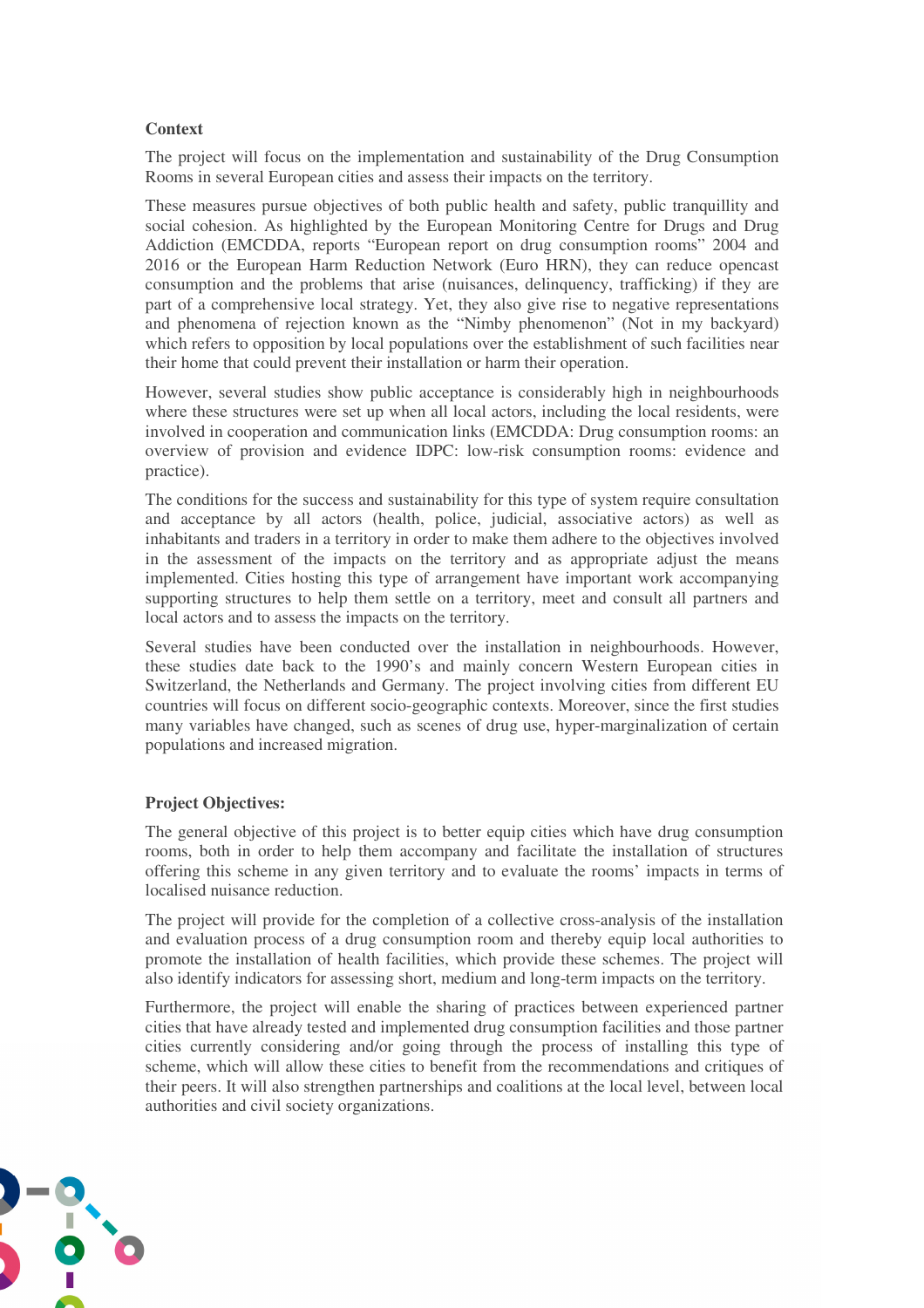

## **Project Activities**

A shared methodological foundation will be designed in order to promote analysis and the contextualisation of specific local circumstances. This will enable the presentation of varied experiences and will facilitate the evaluation of drug consumption rooms and their impacts on the territories in which they are established (issues involving security and delinquency in proximity to the site, feelings of insecurity, improving cleanliness, dialogue and acceptance of the scheme by residents, shopkeepers, public authorities etc.). The methodological tools will be filled out by the cities prior to each visit and then completed by field observations from peers and experts during the time on the ground.

Following the visits, the project partners and experts will work on the definition of qualitative and quantitative criteria and the construction of an assessment grid, which will provide for evaluation of the installation process of a drug consumption room and its shortand long-term impacts on the territory.

A collection of recommendations and practices will be produced and presented at a final event (colloquium) which will gather the project partners and the organisations who host these schemes in the partner cities. This event will be open to members and partners of the European Forum for Urban Security (Efus), including local authorities (elected officials and technicians), government representatives, European Union representatives, scholars, and specialised CSOs and civil society representatives. The members of the European Commission's Civil Society Forum on Drugs, of which Efus has been a member since 2008 and UTRIP since 2013, will be invited, as well as the partners of the Democracy, Cities and Drugs network. The event will be organised in Lisbon in the second semester of 2019, synergies with the EMCDDA will be sought.

## **Subject-matter of the contract**

The terms of collaboration between Efus, UTRIP and the two experts chosen as part of the project "Solidify" will be as follows. The experts will:

- 1) Attend regular virtual meetings (phone/video conference calls) with the project team (UTRIP and Efus) to discuss issues relating to the project and upcoming activities;
- 2) Attend and support all 6 audits and 5 study visits that start May 2018 in Liège/Brussels and continue through May 2019. A final schedule is being developed. During these visits, the role of the expert will be to take an active role, especially during the planned discussions (questions, advice and recommendations for the audit process and on the development of strategies and actions regarding DCFs). Write a document with minutes as well as suggestions and recommendations for the cities after each audit/study visit;
- 3) Contribute to the **development of an assessment tool** aiming to evaluate the effects and impacts of drug consumption facilities and other harm reduction measures on public health and notably public safety in the partner cities;
- 4) Contribute, in cooperation with UTRIP and Efus, to the project publication, a guidebook on the implementation and evaluation of drug consumption activities on local level;
- 5) Take an active part in the preparation and realisation of the project's final conference, notably by sharing their expertise in the preparation of contents and by actively participating in the conference.